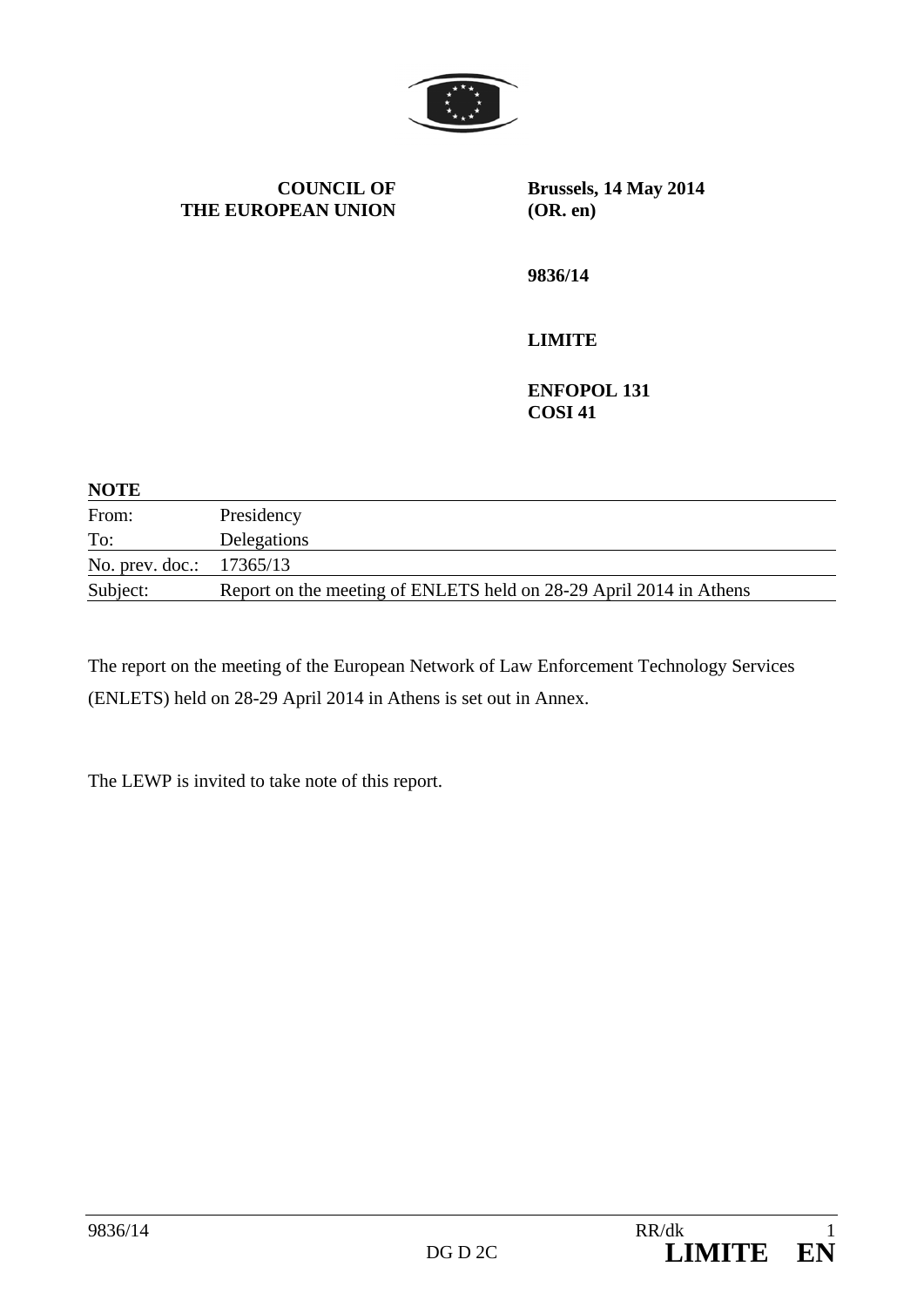



## **European Network of Law Enforcement Technology Services (ENLETS) report to the Law Enforcement Working Party**

on its meeting held on 28-29 April 2014

The meeting of the ENLETS National Contact Points (NCP) under the Hellenic Presidency was held in Athens on 28-29 April 2014.

Representatives of 23 Member States (BE, BG, CZ, DK, DE, EE, IE, EL, ES, FR, IT, CY, LT, LU, HU, NL, PL, PT, RO, SK, FI, SE, UK) and Europol participated at this meeting.

The results of the meeting can be summarised as follows:

- 1. The meeting was opened by the Chair of COSI followed by the President of the Hellenic Center for Security Studies (KEMEA).
- 2. The Chair welcomed the MS delegations. The agenda was adopted as it was proposed by the Core Group, following the outcome of the previous meeting.
- 3. The Core Group leader (NL):
	- $\checkmark$  Informed the participants that ENLETS Work Programme for 2014-2020 was endorsed by COSI on 17 December 2013.
	- $\checkmark$  Referred to the meetings that the Core Group had with the Commission's DG Home and DG Enterprise, Atlas, Railpol, Aquapol, Tispol, e-MOBIDIG, Radio Communications Expert Group (RCEG) and Europol.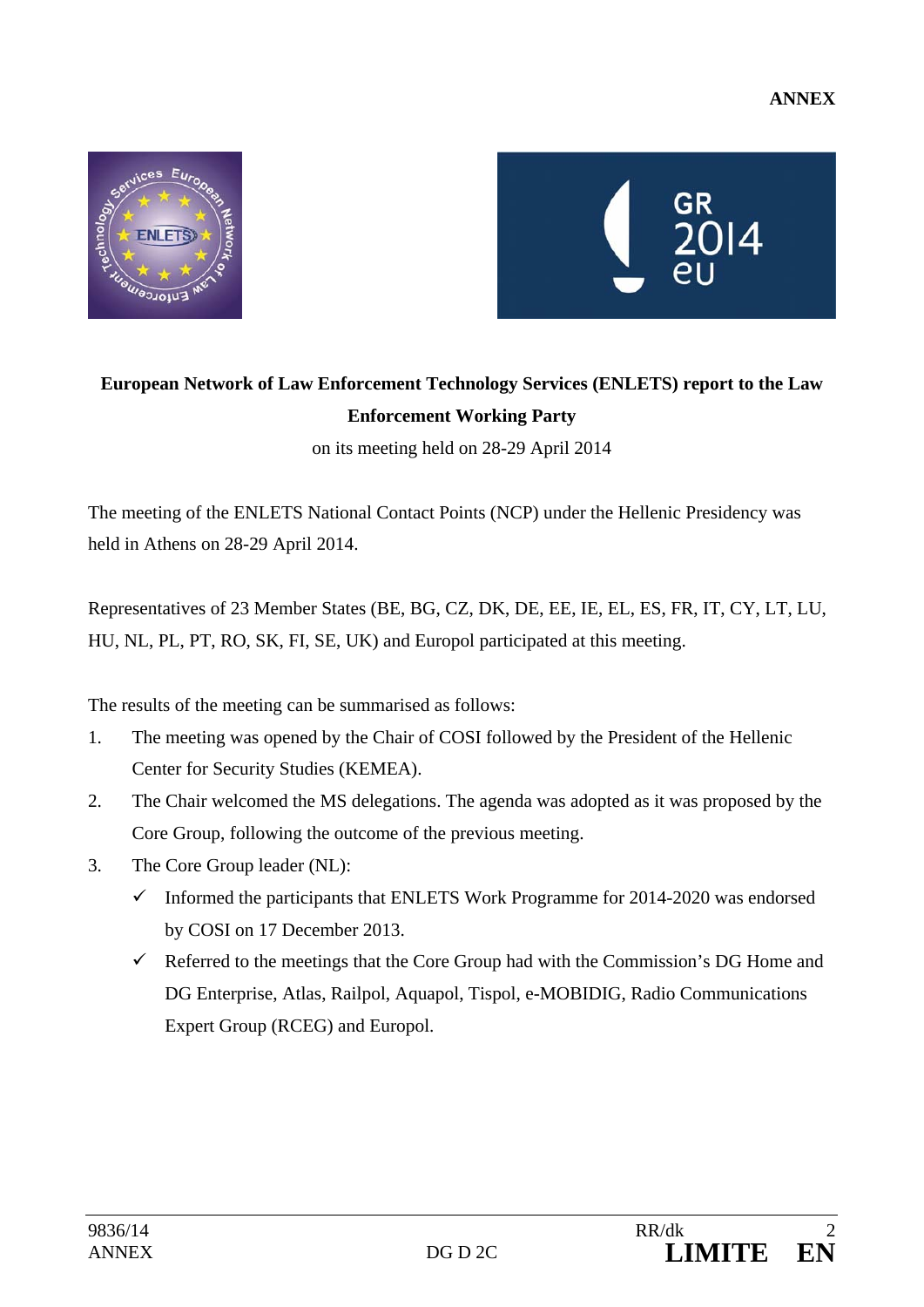- Informed the participants on the preparation of the strategic document for 2016 in the context of the Secure Societies Advisory Group.
- $\checkmark$  Informed the participants about the funding proposals under the ISEC/ISF and H2020 and stressed that the Group was awaiting the outcome of the funding proposal on Telecommunications and Cybercrime.
- 4. The Core Group support unit updated the delegations on the ISEC funded project "ENLETS disseminates best practices" (EDBP). Following the first successful meeting in Guildford, the next EDBP meeting will be held in Rome on 1-3 October 2014, after the regular ENLETS NCP meeting on 29-30 September 2014. Feedback from the experts of the group showed that the project provided added value to the MS.
- 5. Poland presented an analysis on emergency calls' tracking case study that was referred at the previous meeting.
- 6. Europol representative briefed the group on EC3 activities concerning cybercrime and suggested that ENLETS should put efforts to familiarise end users to EC3 technologies.
- 7. An interactive "House of Commons" discussion took place. The delegations, responding to specific quotes, reflected thoughts on Cybercrime and its limitless reach. There was a common agreement about the lack of awareness on cybercrime among the MS.
- 8. Luxembourg and the Netherlands proposed the new draft rules of procedure for ENLETS relating to the governance of the network. With a few minor corrections the new version was agreed to be forwarded to MS for revision. The document will be finalised under the incoming Italian Presidency.
- 9. The Core Group leader presented the proposal on robotics submitted by the Netherlands under H2020, as well as the ongoing FCT-8-2014 (Fight against crime and Terrorism) call on Transnational cooperation among public end-users in security research stakeholders.
- 10. There was a discussion on H2020 and the role and tasks at national level aiming to increase the level of awareness about H2020. This could be achieved via the exchange of ongoing and upcoming initiatives of the NCPs that involve security research.
- 11. The Hellenic Center for Security Studies (KEMEA) presented its activities, as well as its current and future applications in response to the calls for proposals under H2020.